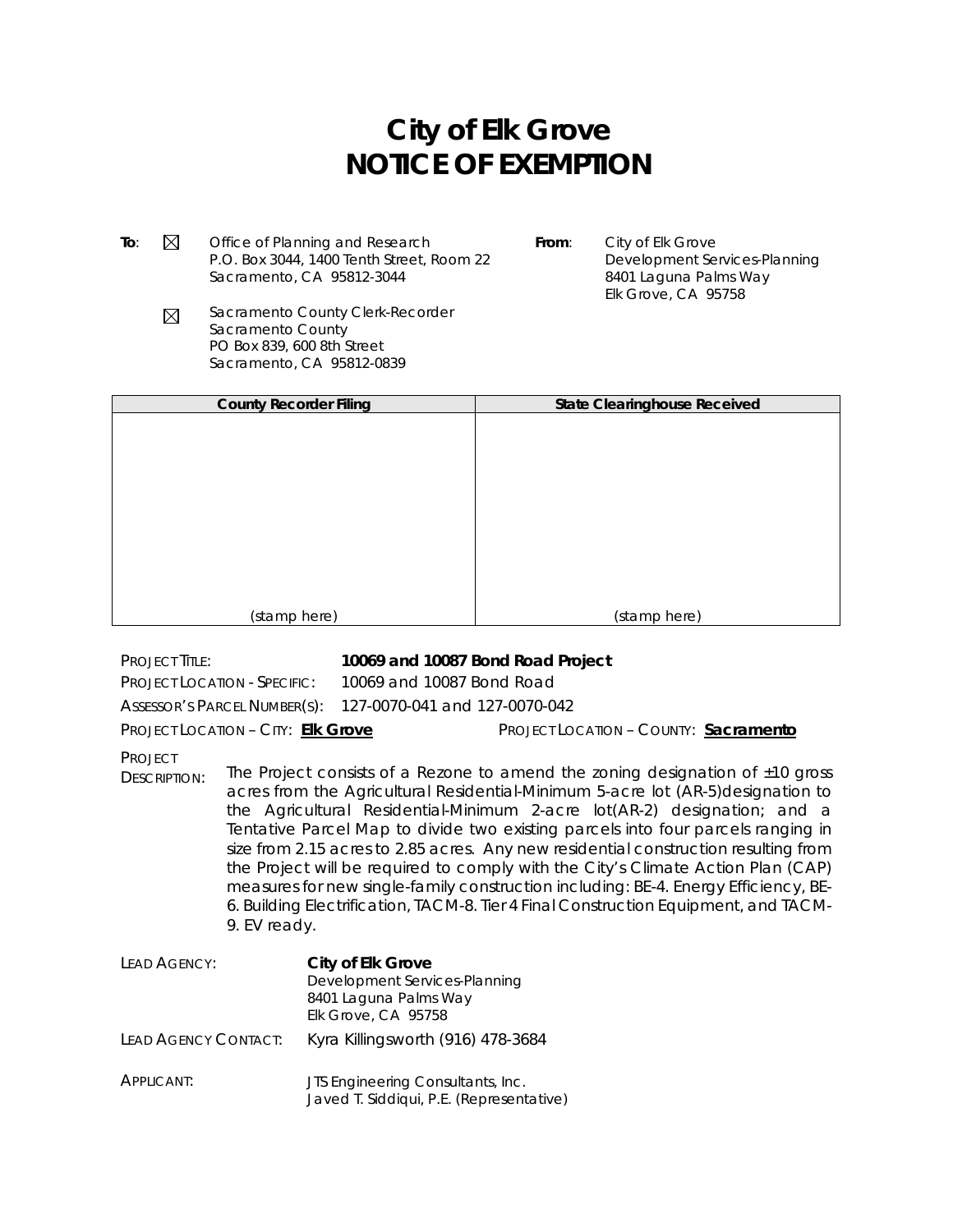## 1808 J Street Sacramento, CA 95811

| EXEMPTION STATUS: |             | Ministerial [Section 21080(b); 15268];                        |
|-------------------|-------------|---------------------------------------------------------------|
|                   |             | Declared Emergency [Section 21080(b)(3); 15269(a)];           |
|                   |             | Emergency Project [Section 21080(b)(4); $15269(b)(c)$ ];      |
|                   |             | Preliminary Review [Section 15060(c)(3)]                      |
|                   | $\boxtimes$ | Consistent With a Community Plan or Zoning [Section 15183(a)] |
|                   |             | <b>Statutory Exemption</b>                                    |
|                   |             | Categorical Exemption [15332]                                 |
|                   |             | Common Sense Exemption [Section 15061(b)(3)]                  |
|                   |             | Criteria for Subsequent EIR [Section 15162]                   |
|                   |             |                                                               |

## **REASONS WHY THIS PROJECT IS EXEMPT OR DOES NOT REQUIRE FURTHER ENVIRONMENTAL DOCUMENTATION:**

CEQA requires analysis of agency approvals of discretionary "projects." A "project," under CEQA, is defined as "the whole of an action, which has a potential for resulting in either a direct physical change in the environment, or a reasonably foreseeable indirect physical change in the environment" (State CEQA Guidelines Section 15378). The proposed Project is a project under CEQA.

State CEQA Guidelines Section 15183, provides that projects which are consistent with the development density established by a Community Plan, General Plan, or Zoning for which an environmental impact report (EIR) has been certified "shall not require additional environmental review, except as might be necessary to examine whether there are project-specific significant effects which are peculiar to the project or its site." An EIR was prepared and certified by the City Council as part of the Elk Grove General Plan (SCH# 2017062058).

The proposed Project is consistent with the development density established by the General Plan EIR because the parcel split will result in new parcels over two acres in size at a density consistent with the Rural Residential range of 0.1 to 0.5 units per acre. While there is no physical construction proposed with this Project, the rezone would likely result in the development of three new single-family residential units. New construction will comply with EGMC Section 23.29.020, development standards and Section 16.44, land grading and erosion control. In addition, as indicated in the project description, construction of the proposed Project will conform to the City's adopted Climate Action Plan (CAP) for green building, EV ready, and construction monitoring.

In February 2019, the City Council adopted a new General Plan which relies on Vehicle Miles Traveled (VMT) as a measure of transportation impacts. Pursuant the General Plan's Transportation Analysis Guidelines, projects resulting in less than 10 dwelling units are exempt. As the Project will result in three new dwelling units, the Project proposal is below the threshold for requiring further VMT analysis.

No additional impacts to on-site resources have been identified beyond what was envisioned in the General Plan EIR. Therefore, no further environmental analysis is required as the proposed Rezone and Tentative Parcel Map are consistent with the General Plan and Elk Grove Municipal Code.

CITY OF ELK GROVE Development Services - Planning By: What fullingent